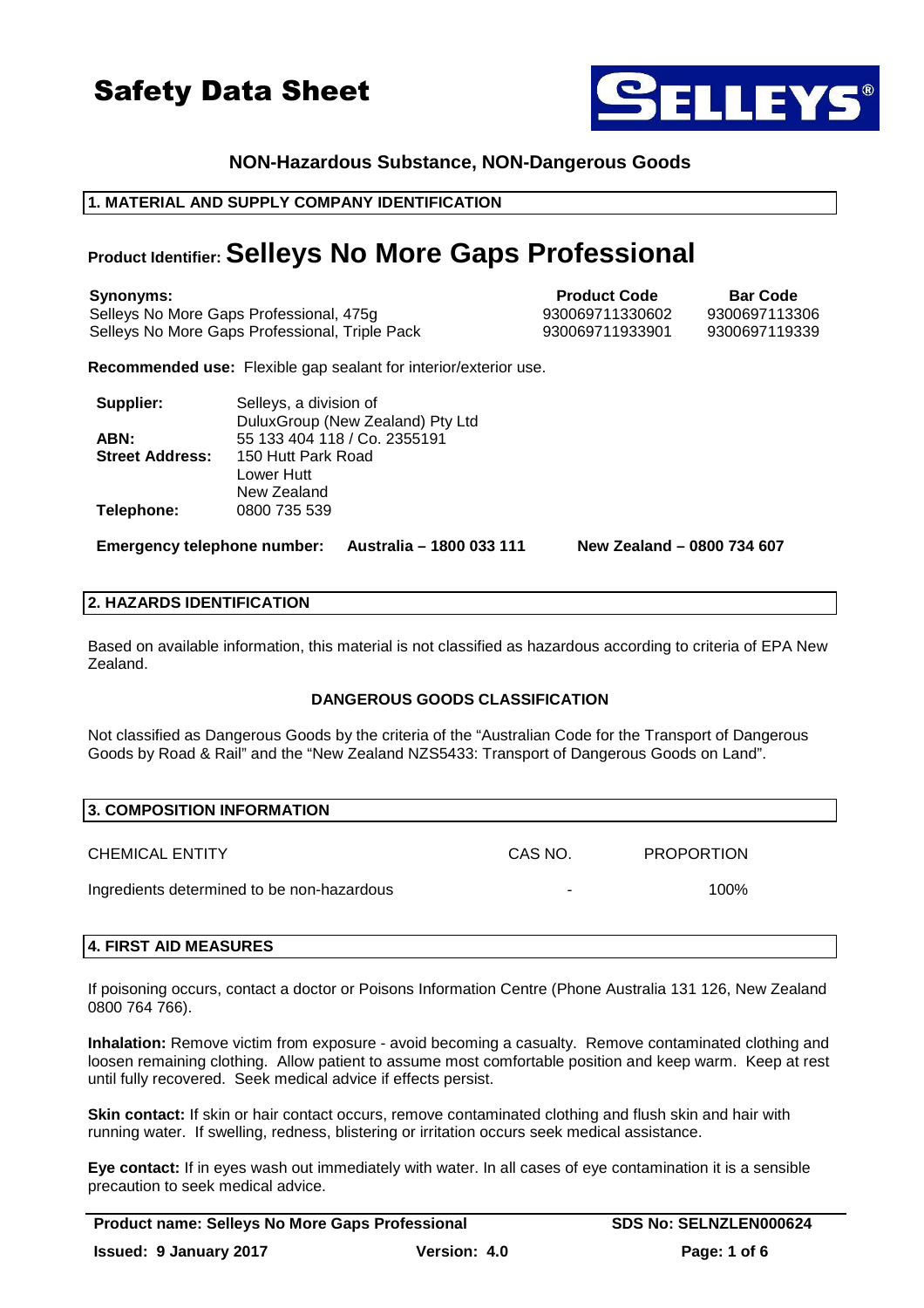

**Ingestion:** Rinse mouth with water. If swallowed, do NOT induce vomiting. Give a glass of water to drink. Never give anything by the mouth to an unconscious patient. If vomiting occurs give further water. Seek medical advice.

**PPE for First Aiders:** Wear overalls, safety glasses and impervious gloves. Available information suggests that gloves made from nitrile rubber should be suitable for intermittent contact. However, due to variations in glove construction and local conditions, the user should make a final assessment. Always wash hands before smoking, eating, drinking or using the toilet. Wash contaminated clothing and other protective equipment before storing or re-using.

**Notes to physician:** Treat symptomatically.

## **5. FIRE-FIGHTING MEASURES**

**Hazchem Code:** Not applicable.

**Suitable extinguishing media:** If material is involved in a fire use water fog (or if unavailable fine water spray), foam, dry agent (carbon dioxide, dry chemical powder).

**Specific hazards:** Non-combustible material.

**Fire fighting further advice:** Not combustible, however following evaporation of aqueous component residual material can burn if ignited. On burning may emit toxic fumes. Fire fighters to wear self-contained breathing apparatus and suitable protective clothing if risk of exposure to vapour or products of combustion.

## **6. ACCIDENTAL RELEASE MEASURES**

### **SMALL SPILLS**

Wear protective equipment to prevent skin and eye contamination. Wipe up with absorbent (clean rag or paper towels). Allow absorbent to dry before disposing with normal household garbage.

## **LARGE SPILLS**

Slippery when spilt. Avoid accidents, clean up immediately. Wear protective equipment to prevent skin and eye contamination and the inhalation of vapours. Work up wind or increase ventilation. Contain - prevent run off into drains and waterways. Use absorbent (soil, sand or other inert material). Collect and seal in properly labelled containers or drums for disposal. If contamination of sewers or waterways has occurred advise local emergency services.

### **Dangerous Goods – Initial Emergency Response Guide No:** Not applicable.

### **7. HANDLING AND STORAGE**

**Handling:** Avoid skin and eye contact and inhalation of vapour.

**Storage:** Store in a cool, dry, well-ventilated place and out of direct sunlight. Store away from incompatible materials described in Section 10. Keep containers closed when not in use - check regularly for leaks.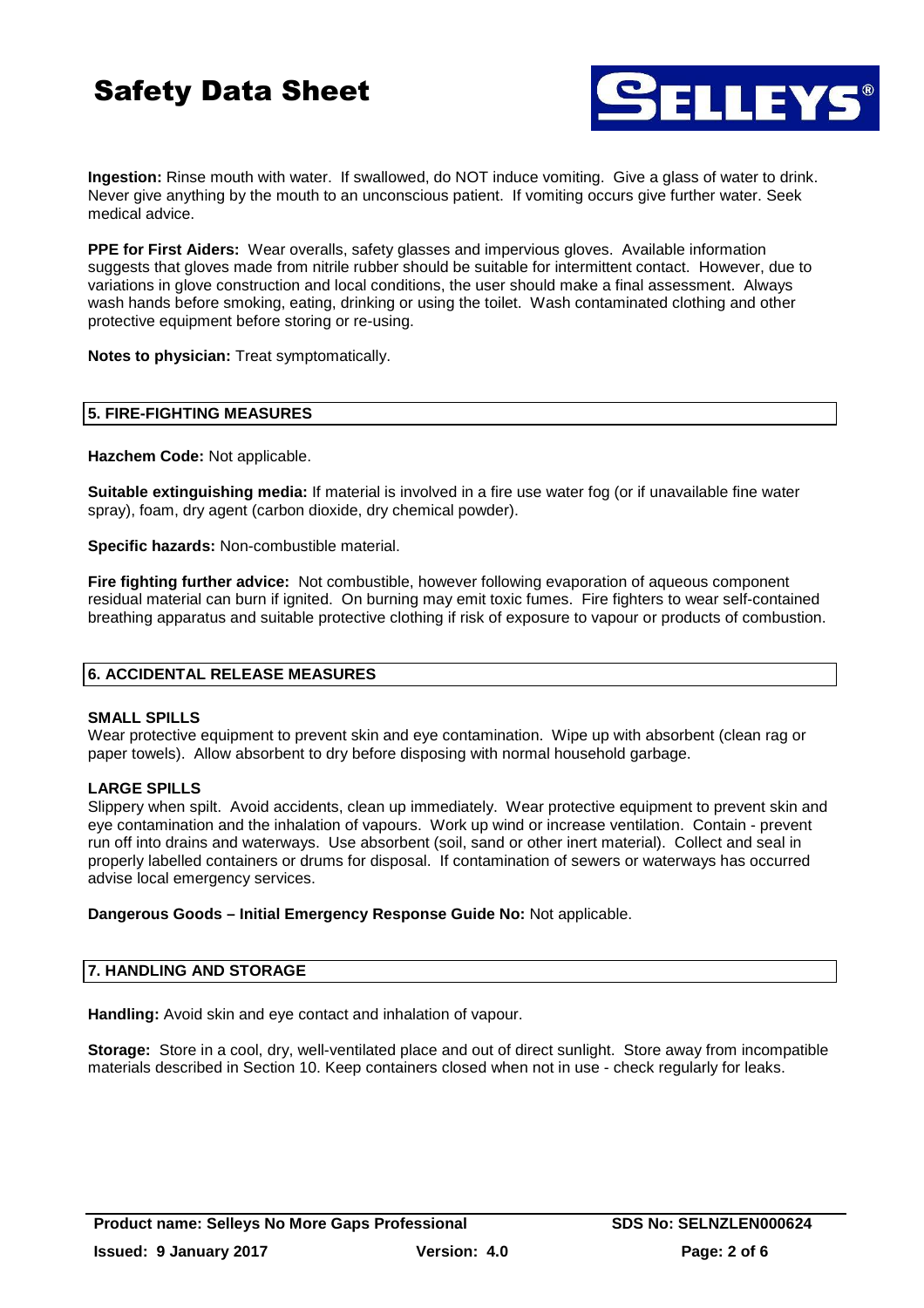

## **8. EXPOSURE CONTROLS AND PERSONAL PROTECTION**

**National occupational exposure limits:** No value assigned for this specific material by Safe Work Australia or Department of Labour New Zealand.

**Biological Limit Values:** As per the "National Model Regulations for the Control of Workplace Hazardous Substances (Safe Work Australia)" the ingredients in this material do not have a Biological Limit Allocated.

**Engineering measures:** Use only in well ventilated areas. Keep containers closed when not in use.

**Personal protection equipment:** GREEN: OVERALLS, SAFETY SHOES, SAFETY GLASSES, GLOVES.

#### MANUFACTURING, PACKAGING AND TRANSPORT:

Wear overalls, safety glasses and impervious gloves. Available information suggests that gloves made from nitrile rubber should be suitable for intermittent contact. However, due to variations in glove construction and local conditions, the user should make a final assessment. Always wash hands before smoking, eating, drinking or using the toilet. Wash contaminated clothing and other protective equipment before storing or reusing.

If risk of inhalation of exists, wear organic vapour/particulate respirator meeting the requirements of AS/NZS 1715 and AS/NZS 1716.

RECOMMENDATIONS FOR CONSUMER USE: Wash hands after use.

**Hygiene measures:** Keep away from food, drink and animal feeding stuffs. When using do not eat, drink or smoke. Wash hands prior to eating, drinking or smoking. Avoid skin and eye contact and inhalation of vapour. Ensure that eyewash stations and safety showers are close to the workstation location.

#### **9. PHYSICAL AND CHEMICAL PROPERTIES**

**Appearance and odour:** White paste with a mild, characteristic odour.

| Solubility:                             | Dispersible in water.      |
|-----------------------------------------|----------------------------|
| Specific Gravity (20 °C):               | $1.60 - 1.65$              |
| <b>Relative Vapour Density (air=1):</b> | >1                         |
| Vapour Pressure (20 °C):                | N Av                       |
| <b>Oxidising Properties:</b>            | N App                      |
| Flash Point (C):                        | N App                      |
| Flammability Limits (%):                | N App                      |
| Autoignition Temperature (C):           | N App                      |
| Boiling Point/Range (C):                | >100                       |
| Decomposition Point (C):                | N Av                       |
| pH:                                     | N Av                       |
| <b>Viscosity:</b>                       | $>21$ mm <sup>2</sup> /sec |
| Total VOC (g/Litre):                    | N Av                       |

 (Typical values only - consult specification sheet)  $N Av = Not available$   $N App = Not applicable$ 

## **10. STABILITY AND REACTIVITY**

**Reactivity:** No reactivity hazards are known for the material.

**Chemical stability:** This material is thermally stable when stored and used as directed.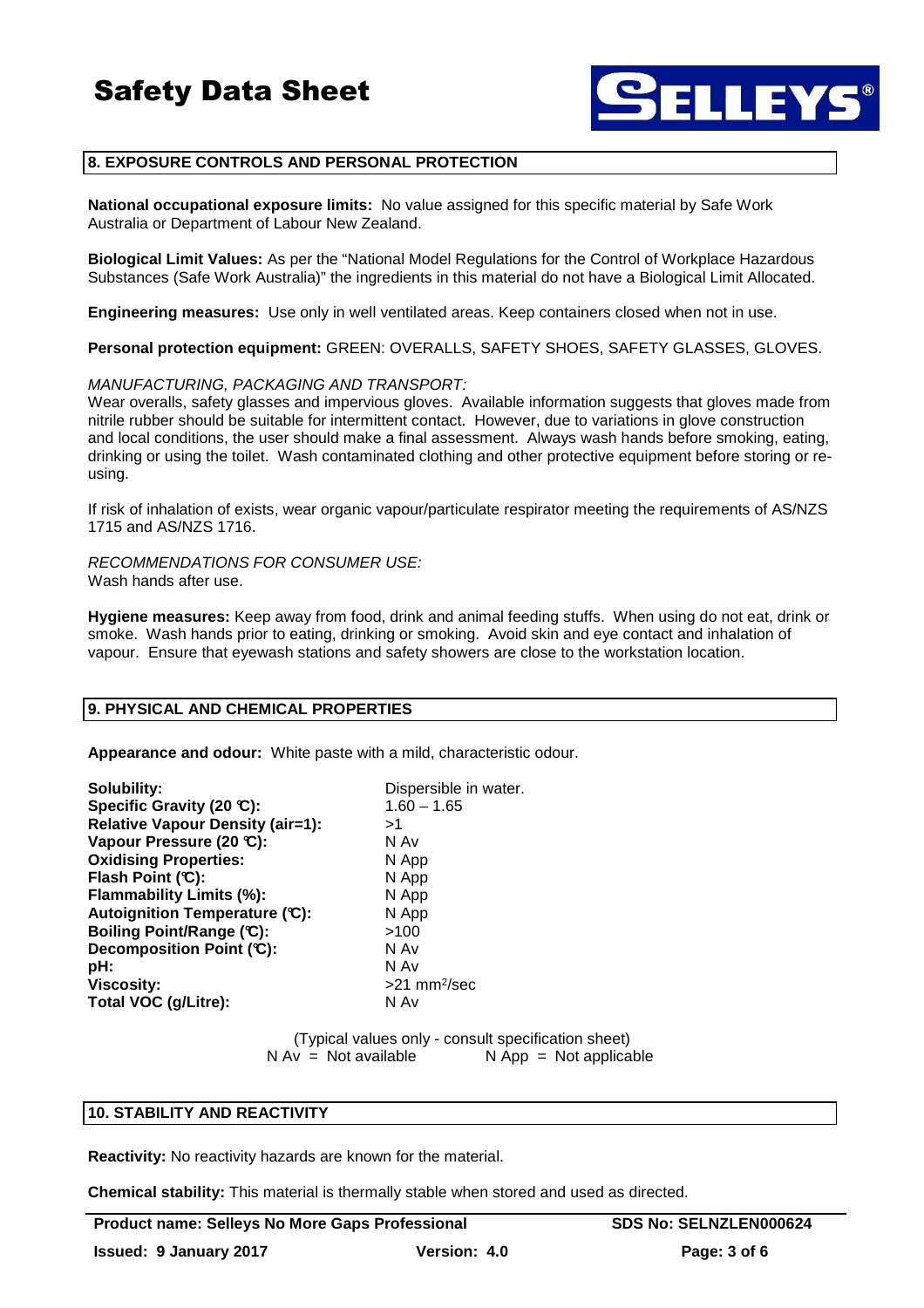

**Hazardous reactions:** No known hazardous reactions.

**Conditions to avoid:** Elevated temperatures and sources of ignition.

**Incompatible materials:** Oxidising agents.

**Hazardous decomposition products:** Oxides of carbon and nitrogen, smoke and other toxic fumes.

## **11. TOXICOLOGICAL INFORMATION**

No adverse health effects expected if the product is handled in accordance with this Safety Data Sheet and the product label. Symptoms or effects that may arise if the product is mishandled and overexposure occurs are:

## **Acute Effects**

**Inhalation:** Where this material is used in a poorly ventilated area, at elevated temperatures or in confined spaces, vapour may cause irritation to mucous membranes and respiratory tract, headache and nausea.

**Skin contact:** Contact with skin may result in irritation.

**Ingestion:** No adverse effects expected however large amounts may cause nausea and vomiting.

**Eye contact:** May be an eye irritant.

## **Acute toxicity**

**Inhalation:** This material has been classified as non-hazardous. Acute toxicity estimate (based on ingredients): >20 mg/L

**Skin contact:** This material has been classified as non-hazardous. Acute toxicity estimate (based on ingredients): >2,000 mg/Kg

**Ingestion:** This material has been classified as non-hazardous. Acute toxicity estimate (based on ingredients): >2,000 mg/Kg

**Corrosion/Irritancy:** Eye: this material has been classified as not corrosive or irritating to eyes. Skin: this material has been classified as not corrosive or irritating to skin.

**Sensitisation:** Inhalation: this material has been classified as not a respiratory sensitiser. Skin: this material has been classified as not a skin sensitiser.

**Aspiration hazard:** This material has been classified as non-hazardous.

**Specific target organ toxicity (single exposure):** This material has been classified as non-hazardous.

## **Chronic Toxicity**

**Mutagenicity:** This material has been classified as non-hazardous.

**Carcinogenicity:** This material has been classified as non-hazardous.

**Reproductive toxicity (including via lactation):** This material has been classified as non-hazardous.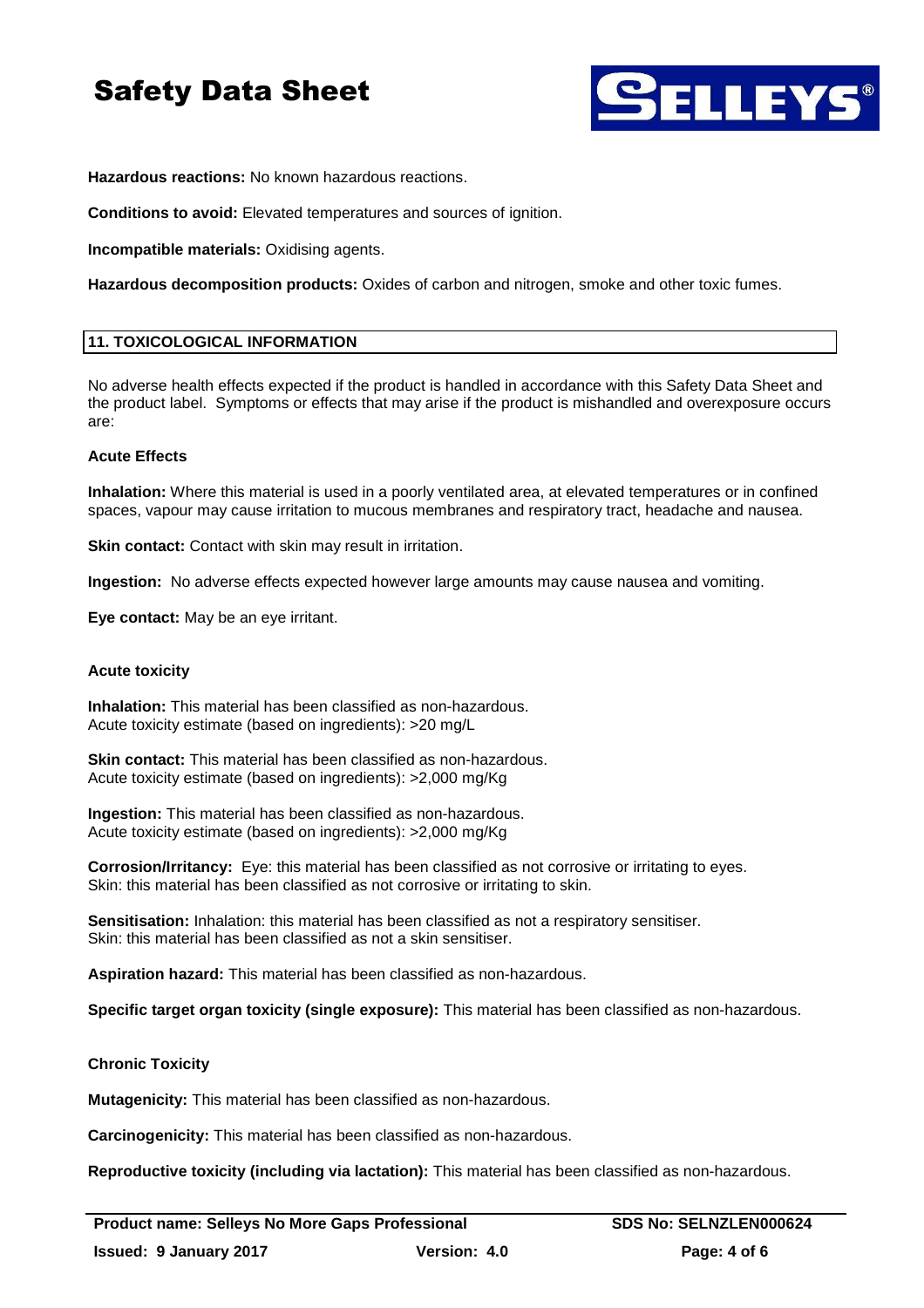

**Specific target organ toxicity (repeat exposure):** This material has been classified as non-hazardous.

## **12. ECOLOGICAL INFORMATION**

Avoid contaminating waterways.

**Acute aquatic hazard:** This material has been classified as non-hazardous.

**Long-term aquatic hazard:** This material has been classified as non-hazardous.

**Ecotoxicity:** No information available.

**Persistence and degradability:** No information available.

**Bioaccumulative potential:** No information available.

**Mobility in soil:** No information available.

#### **13. DISPOSAL CONSIDERATIONS**

Persons conducting disposal, recycling or reclamation activities should ensure that appropriate personal protection equipment is used, see "Section 8. Exposure Controls and Personal Protection" of this SDS.

If possible material and its container should be recycled. If material or container cannot be recycled, dispose in accordance with local, regional, national and international Regulations.

### **14. TRANSPORT INFORMATION**

#### **ROAD AND RAIL TRANSPORT**

Not classified as Dangerous Goods by the criteria of the "Australian Code for the Transport of Dangerous Goods by Road & Rail" and the "New Zealand NZS5433: Transport of Dangerous Goods on Land".

#### **MARINE TRANSPORT**

Not classified as Dangerous Goods by the criteria of the International Maritime Dangerous Goods Code (IMDG Code) for transport by sea.

#### **AIR TRANSPORT**

Not classified as Dangerous Goods by the criteria of the International Air Transport Association (IATA) Dangerous Goods Regulations for transport by air.